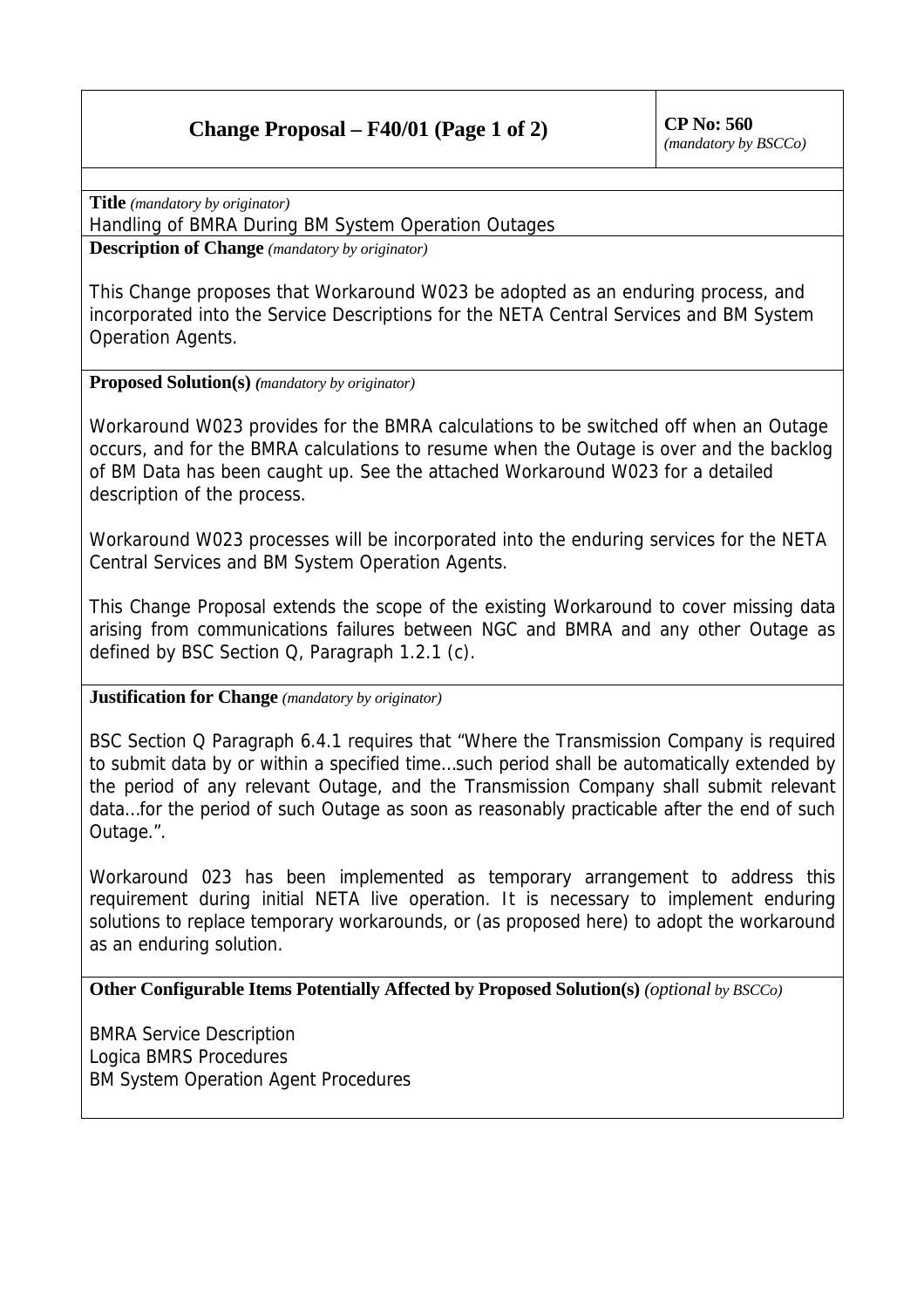# **Change Proposal – F40/01 (Page 1 of 2)** CP No:  $560$

*(mandatory by BSCCo)*

**Impact on Core Industry Documents** *(optional by originator)*

No changes to the BSC are required to implement this Change Proposal, nor is Panel approval required.

The following relevant BSC sections are relevant to this CP: BSC Section V, Paragraphs 2.2, 2.5, 2.6.7, Table 1 BSC Section Q, Paragraphs 1.2.1(c), 1.3, 5.4.1, 6.1, 6.4

**Related Changes and/or Projects** *(mandatory by BSCCo)*

None

*Originator's Details:*

*BCA Name Mike Sherrad Organisation Elexon Email Address.* **Mike.sherrad@elexon.co.uk**

*Date* **23/05/2001** *Organisation.Elexon Trading*

Attachments: Y/ $A^*$  (If Yes, No. of Pages attached: 3……….) *(delete as appropriate)*

| <b>NETA Workaround Form</b>                                           |                                                    |                                   |        |        |  |  |
|-----------------------------------------------------------------------|----------------------------------------------------|-----------------------------------|--------|--------|--|--|
| <b>Workaround Number: W023</b>                                        |                                                    | NCR, Problem or Issue #: 161      |        |        |  |  |
| <b>Workaround Name: Handling of</b><br><b>BMRA During NGC Outages</b> | <b>Status</b>                                      | Under<br>Developm<br>ent          | In Use | عمعملك |  |  |
| <b>Identified By: John Chennells</b>                                  |                                                    | <b>Date Submitted: 05/04/2001</b> |        |        |  |  |
| <b>CDA Owner: Mike Sherrad</b>                                        | <b>Expected Implementation Date:</b><br>23/05/2001 |                                   |        |        |  |  |
| <b>Description of Problem:</b>                                        |                                                    |                                   |        |        |  |  |

Where an Outage occurs at NGC (either planned or unplanned), the latest received FPNs and BOD received will continue to be used as default by NGC and passed to BMRA, while Bid-Offer Acceptances will be taken by phone and recorded manually for subsequent use.

The settlement calculations in BMRA and SAA will not operate correctly without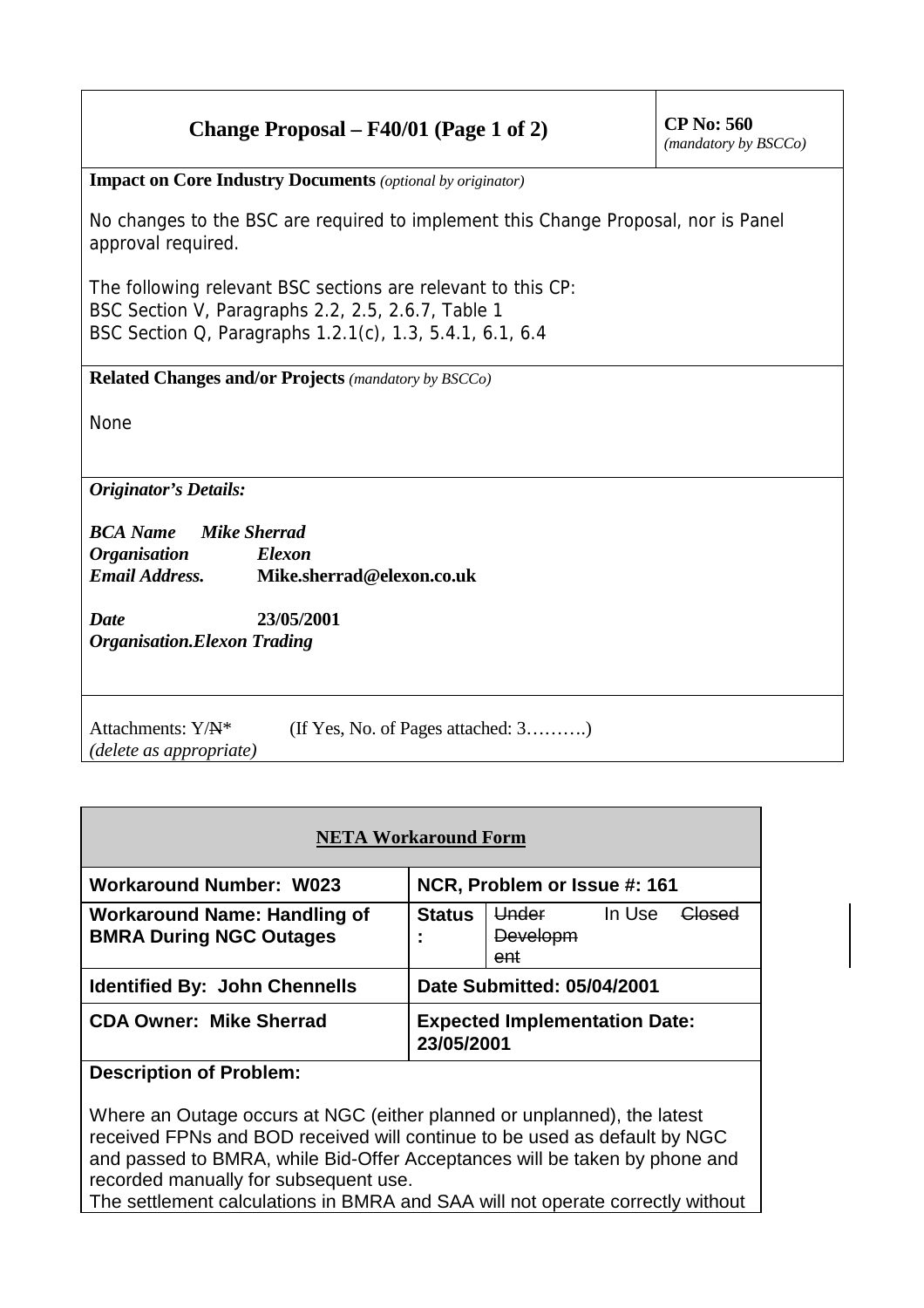Bid-Offer Acceptance data, resulting in incorrect estimated settlement data being reported by BMRA during NGC outages.

Users of the BMRA service will be unaware that the data reported by the BMRA service is incorrect, although a warning message may be issued via BMRA for planned outages.

#### **Cause of Problem:**

Bid-Offer Acceptance data is usually recorded electronically by NGC and passed electronically to BMRA/SAA in near-real time to enable the calculation and reporting of estimated SBP and SSP, BOA volumes and Bid-Offer cash flows.

During an Outage, NGC will record BOAs manually and will not be able to pass the data to BMRA/SAA manually in time for the settlement calculations for the latest settlement periods. Since the BMRA settlement calculation process is an automatic clock-based activity, BMRA will continue to calculate and report estimated settlement data, based on erroneous (i.e. incomplete) NGC BOA data.

## **Description of Proposed Workaround:**

- Ref. BSC Section Q 6.4: "...the Transmission Company shall submit relevant data…for the period of such Outage as soon as reasonably practicable after the end of such Outage."
- Ref BSC Section V 2.6.7: "In the event that BMRA is unable to calculate ISBP, ISSP…it shall contact the Transmission Company to seek to resolve such matter; and…report the matter to BSCCo".

Further to the above, when an NGC Outage occurs (planned or unplanned), the following steps will be followed in relation to the handling of the missing NGC data in BMRA/SAA.

- 1) NGC will issue a warning message to BMRA prior to the Outage, advising the date and time of the Outage (if planned).
- 2) NGC will phone the Logica Neta Helpdesk (0870 010 6950) and advise them of the date and time at which the Outage commenced.
- 3) NGC will continue to operate the latest Bid-Offers during the period of the Outage, and will issue Acceptances by phone and record them manually.
- 4) Logica will phone the Elexon Helpdesk (020 7380 4222) and advise them that BMRA calculations will be suspended due to Outage at NGC. *NB. If the Outage occurs outside of normal office hours, Logica may notify the Elexon helpdesk via email.*
- 5) Logica will continue to operate the BMRA reporting service, but will disable the operation of the automatic settlement calculation processes from the date and time at which the Outage commenced (or as soon as possible after the start of the Outage). During the Outage:
	- a) BMRA will load and report any BOD and PN data received from NGC relating to periods before, during and after the Outage as normal;
	- b) If the disablement of the settlement calculation process occurs after the first settlement period of the Outage, BMRA will post the results of the settlement calculation based on incorrect data, but these will not be subsequently recalculated at the end of the NGC Outage.
- 6) When the Outage period is over, NGC will: a) input the backlog of data and submit to Logica any missing data for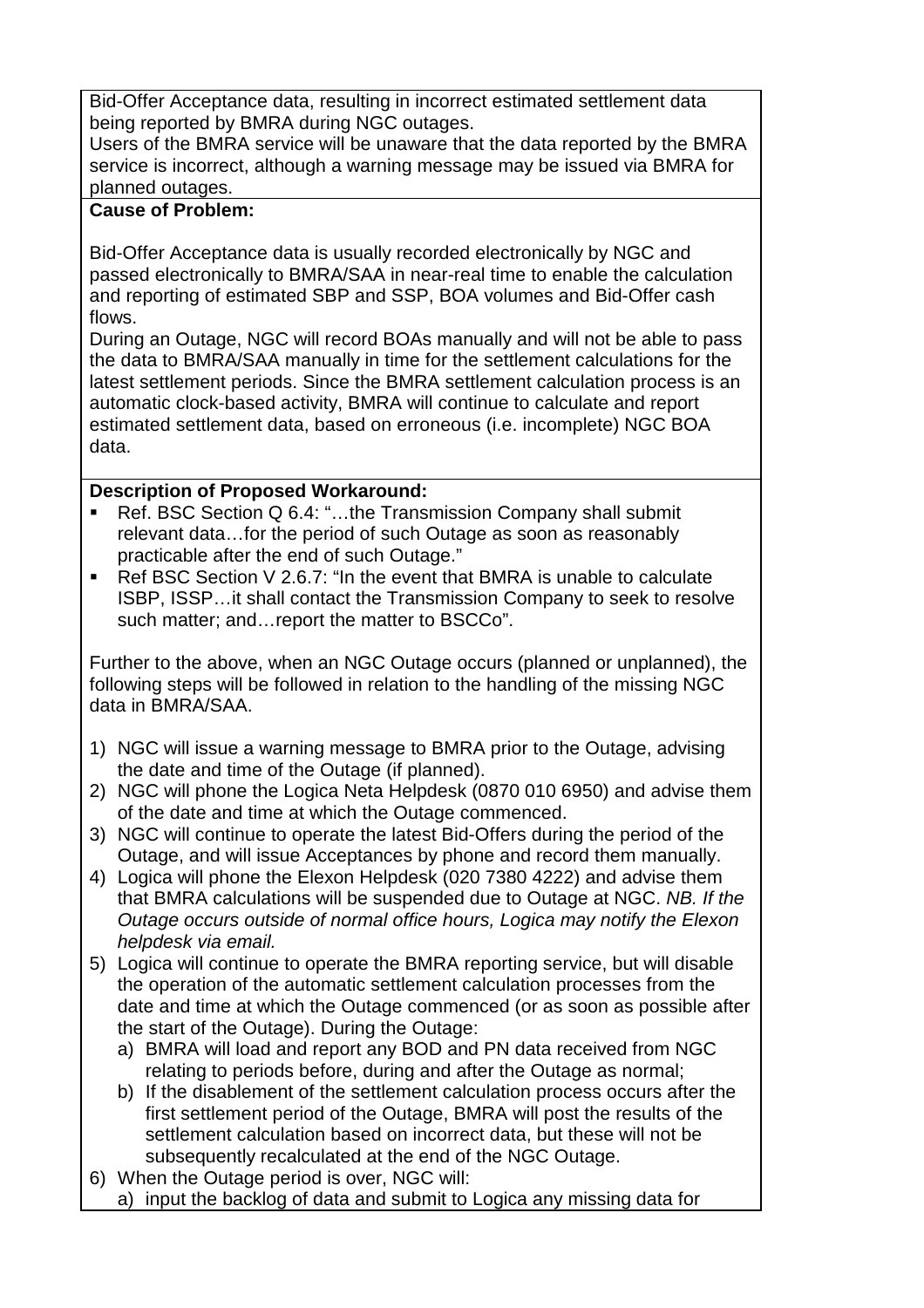BMRA-I002 and BMRA-I003 (BOD, BOA, dynamic data etc.) using the NGC-BMRA communications link;

- b) phone the Logica Neta Helpdesk (0870 010 6950), and advise them of the date and time at which the input of the backlog was completed.
- 7) Logica will:
	- a) load the backlog of data from NGC;
	- b) when the backlog has been caught up, re-enable the automatic settlement calculation processes, which will then determine and report all settlement calculation data from the first settlement period affected by the Outage onward.
- 8) Logica will phone the Elexon Helpdesk (020 7380 4222) and advise them that BMRA calculations have been resumed following an Outage at NGC, and confirm the settlement periods affected. *NB. If the Outage ends outside of normal office hours, Logica may notify the Elexon helpdesk via email.*
- 9) If the start and/or end periods of the Outage change from those already notified, NGC will issue a further warning message to BMRA, advising of the start and end periods of the Outage.
- 10) Elexon will issue a circular advising Trading Parties of the settlement periods for which BMRA calculations were suspended.

*NB. Elexon will deem implementation of this workaround as overriding existing service commitments with regard to publication of data in the circumstances described above.*

**Confirmation of testing carried out on Proposed Workaround:**

| Any specified constraints on the application of Proposed Workaround: |                  |                                          |            |  |  |  |
|----------------------------------------------------------------------|------------------|------------------------------------------|------------|--|--|--|
| <b>Resolution NCR Number:</b><br>N/A                                 |                  | <b>Expected Workaround Removal Date:</b> |            |  |  |  |
|                                                                      |                  |                                          |            |  |  |  |
| <b>Operational Impact Assessment(s):</b>                             |                  |                                          |            |  |  |  |
| <b>Elexon</b>                                                        | Required         |                                          |            |  |  |  |
| <b>LRCA</b>                                                          |                  |                                          |            |  |  |  |
| Logica                                                               | Required         |                                          |            |  |  |  |
| <b>NGC</b>                                                           | Required         |                                          |            |  |  |  |
| <b>EPFAL</b>                                                         |                  |                                          |            |  |  |  |
| <b>CaSM</b>                                                          |                  |                                          |            |  |  |  |
| <b>Testing</b>                                                       |                  |                                          |            |  |  |  |
| <b>Pre-production</b>                                                |                  |                                          |            |  |  |  |
| <b>Data Aggregation</b>                                              |                  |                                          |            |  |  |  |
| <b>Participants</b>                                                  |                  |                                          |            |  |  |  |
|                                                                      |                  |                                          |            |  |  |  |
| <b>Initial Commercial Assessment</b>                                 |                  |                                          |            |  |  |  |
|                                                                      |                  |                                          |            |  |  |  |
| Logica                                                               |                  |                                          |            |  |  |  |
| <b>EPFAL</b>                                                         |                  |                                          |            |  |  |  |
|                                                                      |                  |                                          |            |  |  |  |
| <b>Distribution List:</b>                                            | <b>Required:</b> |                                          | Date sent: |  |  |  |
| <b>Elexon</b>                                                        |                  |                                          |            |  |  |  |
| <b>LRCA</b>                                                          |                  |                                          |            |  |  |  |
| Logica                                                               |                  |                                          |            |  |  |  |